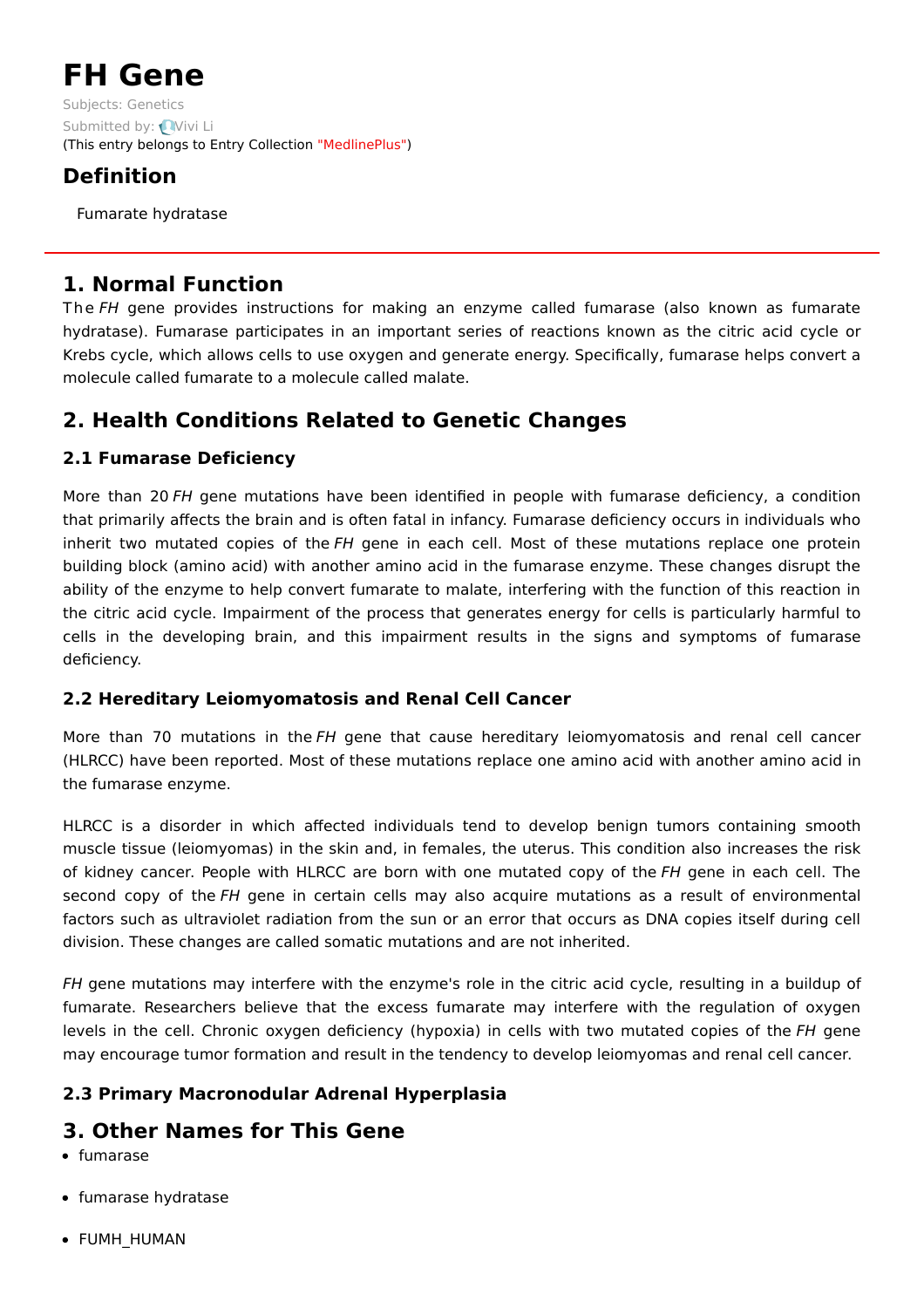- HLRCC
- LRCC
- MCL
- MCUL1

#### **References**

- 1. Alam NA, Rowan AJ, Wortham NC, Pollard PJ, Mitchell M, Tyrer JP, Barclay E,Calonje E, Manek S, Adams SJ, Bowers PW, Burrows NP, Charles-Holmes R, Cook LJ,Daly BM, Ford GP, Fuller LC, Hadfield-Jones SE, Hardwick N, Highet AS, Keefe M,MacDonald-Hull SP, Potts ED, Crone M, Wilkinson S, Camacho-Martinez F, Jablonska S, Ratnavel R, MacDonald A, Mann RJ, Grice K, Guillet G, Lewis-Jones MS, McGrath H, Seukeran DC, Morrison PJ, Fleming S, Rahman S, Kelsell D, Leigh I, Olpin S,Tomlinson IP. Genetic and functional analyses of FH mutations in multiplecutaneous and uterine leiomyomatosis, hereditary leiomyomatosis and renal cancer,and fumarate hydratase deficiency. Hum Mol Genet. 2003 Jun 1;12(11):1241-52.
- 2. Badeloe S, van Geel M, van Steensel MA, Bastida J, Ferrando J, Steijlen PM,Frank J, Poblete-Gutiérrez P. Diffuse and segmental variants of cutaneousleiomyomatosis: novel mutations in the fumarate hydratase gene and review of the literature. Exp Dermatol. 2006 Sep;15(9):735-41. Review.
- 3. Bayley JP, Launonen V, Tomlinson IP. The FH mutation database: an onlinedatabase of fumarate hydratase mutations involved in the MCUL (HLRCC) tumorsyndrome and congenital fumarase deficiency. BMC Med Genet. 2008 Mar 25;9:20.doi: 10.1186/1471-2350-9-20.
- 4. Deschauer M, Gizatullina Z, Schulze A, Pritsch M, Knöppel C, Knape M, Zierz S,Gellerich FN. Molecular and biochemical investigations in fumarase deficiency.Mol Genet Metab. 2006 Jun;88(2):146-52.
- 5. King A, Selak MA, Gottlieb E. Succinate dehydrogenase and fumarate hydratase: linking mitochondrial dysfunction and cancer. Oncogene. 2006 Aug7;25(34):4675-82. Review.
- 6. Lehtonen HJ, Kiuru M, Ylisaukko-Oja SK, Salovaara R, Herva R, Koivisto PA,Vierimaa O, Aittomäki K, Pukkala E, Launonen V, Aaltonen LA. Increased risk ofcancer in patients with fumarate hydratase germline mutation. J Med Genet. 2006Jun;43(6):523-6.
- 7. Lorenzato A, Olivero M, Perro M, Brière JJ, Rustin P, Di Renzo MF. Acancer-predisposing "hot spot" mutation of the fumarase gene creates a dominantnegative protein. Int J Cancer. 2008 Feb 15;122(4):947-51.
- 8. Ottolenghi C, Hubert L, Allanore Y, Brassier A, Altuzarra C, Mellot-Draznieks C, Bekri S, Goldenberg A, Veyrieres S, Boddaert N, Barbier V, Valayannopoulos V, Slama A, Chrétien D, Ricquier D, Marret S, Frebourg T, Rabier D, Munnich A, deKeyzer Y, Toulhoat H, de Lonlay P. Clinical and biochemical heterogeneityassociated with fumarase deficiency. Hum Mutat. 2011 Sep;32(9):1046-52. doi:10.1002/humu.21534.
- 9. Picaud S, Kavanagh KL, Yue WW, Lee WH, Muller-Knapp S, Gileadi O, Sacchettini J, Oppermann U. Structural basis of fumarate hydratase deficiency. J InheritMetab Dis. 2011 Jun;34(3):671-6. doi: 10.1007/s10545-011-9294-8.
- 10. Raimundo N, Ahtinen J, Fumić K, Barić I, Remes AM, Renkonen R, Lapatto R,Suomalainen A. Differential metabolic consequences of fumarate hydratase andrespiratory chain defects. Biochim Biophys Acta. 2008 May;1782(5):287-94. doi:10.1016/j.bbadis.2008.01.008.
- 11. Ratcliffe PJ. Fumarate hydratase deficiency and cancer: activation of hypoxia signaling? Cancer Cell. 2007 Apr;11(4):303-5.
- 12. Sudarshan S, Linehan WM, Neckers L. HIF and fumarate hydratase in renalcancer. Br J Cancer. 2007 Feb 12;96(3):403-7.
- 13. Sudarshan S, Pinto PA, Neckers L, Linehan WM. Mechanisms of disease:hereditary leiomyomatosis and renal cell cancer--a distinct form of hereditarykidney cancer. Nat Clin Pract Urol. 2007 Feb;4(2):104-10. Review.
- 14. Zeman J, Krijt J, Stratilová L, Hansíková H, Wenchich L, Kmoch S, Chrastina P,Houstek J. Abnormalities in succinylpurines in fumarase deficiency: possible rolein pathogenesis of CNS impairment. J Inherit Metab Dis. 2000 Jun;23(4):371-4.

#### **Keywords**

genes